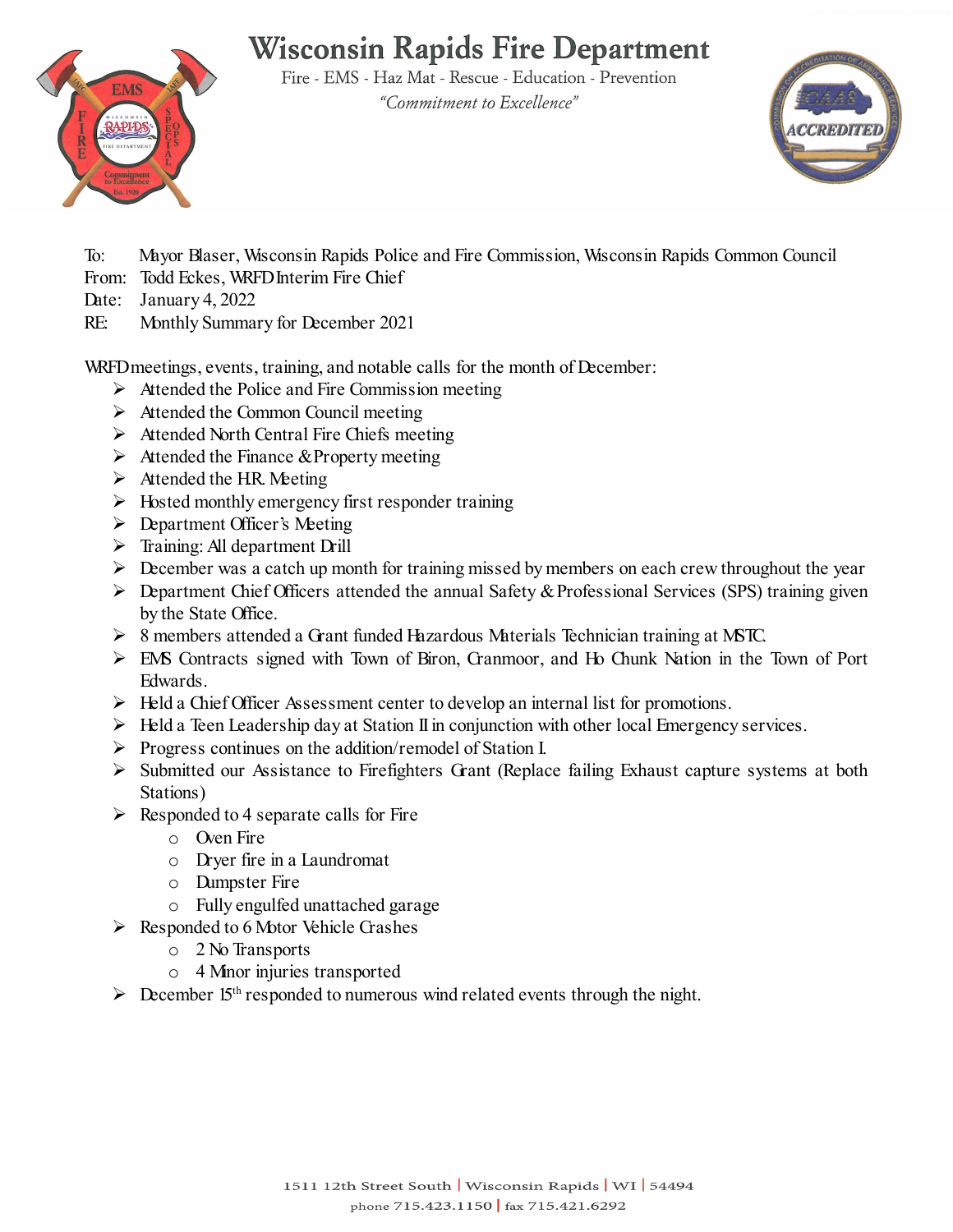### **Wisconsin Rapids Fire Department**



Fire - EMS - Haz Mat - Rescue - Education - Prevention "Commitment to Excellence"



WRFD Notes:

As we wind down the year of 2021, I reflect back to the year's highlights. None bigger than the addition/renovation of Station I. Progress continues with enclosure completed by the end of the month of December. As per our Project Manager, we are on schedule. There have been a few challenges throughout the process, but nothing that we cannot overcome considering the result will be operationally more functional from a deployment perspective, Gender Neutral, and our members will be safe from carcinogens with the Decontamination suite for gear when returning from fire calls.

We received a Grant to hold Hazardous Materials Technician training for eight of our members, which will bring the entire department up to that level except for our newest member that started early December. That training, held at MSTC, was a partnership with WRFD and Mid State Technical College and well attended by members of other Haz-Mat teams from the State. Instructors for this class came from the REACT center and are considered some of the most knowledgeable in this industry.

With projected change in our organization, we needed to ensure we had proper members in place for any future promotions. The department conducted a Chief Officer Assessment center in house, with help from Chief Officers from Merrill, Wausau, Marshfield and Ryan Hartman our Human Resource director. Six Candidates from our ranks tested for positions of Battalion Chief, Division Chief of EMS, or Division Chief of Fire. The candidates were ranked by their performance and that list will be used for two years to fill any open positions in those areas.

Lastly, a project that we have worked on for a few months now has come to completion. A lot of time was spent researching and negotiating new EMS contracts with the areas affected by the Nekoosa Ambulance closure. The department looked at what we could reasonably cover without affecting the care and service to the citizens that we already respond to currently. About that area, research was completed to determine a Per Capita charge that would cover those additional areas and cover the operational changes that would be needed for this addition to service. With all information, considered proposals were submitted to City of Nekoosa, Town of Port, Town of Cranmoor, and the Ho Chunk Casino. All four agreed to the terms of those contracts and signed. Beginning January 1, 2022, we became their EMS service. It would have been easy to say we are good and do not need to add area for coverage. Instead we look at this as an opportunity to enhance the EMS service in South wood county, while be financially responsible to the citizens that we serve. These contracts pay for those operational changes plus some extra to the general fund.

Anniversaries in December: Rodger Erdman 16 Years,